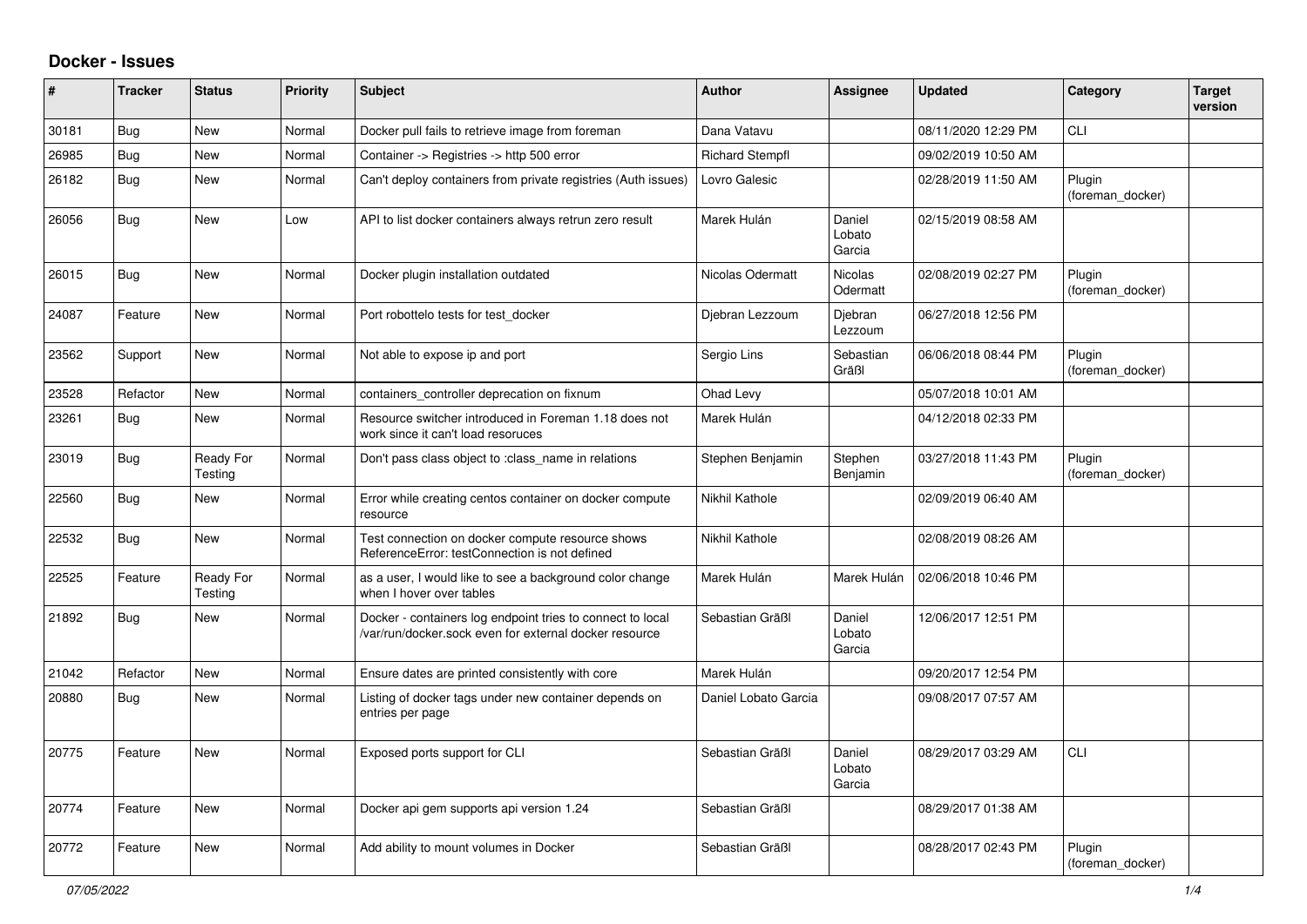| #     | <b>Tracker</b> | <b>Status</b>        | <b>Priority</b> | <b>Subject</b>                                                                                                           | <b>Author</b>        | Assignee                   | <b>Updated</b>      | Category                   | <b>Target</b><br>version |
|-------|----------------|----------------------|-----------------|--------------------------------------------------------------------------------------------------------------------------|----------------------|----------------------------|---------------------|----------------------------|--------------------------|
| 20733 | Bug            | New                  | Normal          | Create Docker container issues                                                                                           | Dimitrij Artes       | Daniel<br>Lobato<br>Garcia | 12/27/2017 05:11 PM | Plugin<br>(foreman_docker) |                          |
| 20093 | Feature        | New                  | Normal          | Display the power status for a Docker container via hammer                                                               | Daniel Lobato Garcia | Daniel<br>Lobato<br>Garcia | 06/23/2017 08:25 AM |                            |                          |
| 20092 | Feature        | <b>New</b>           | Normal          | Add failed state and cause to DockerContainerWizardState                                                                 | Sebastian Gräßl      |                            | 06/23/2017 02:26 AM |                            |                          |
| 19492 | Bug            | New                  | Normal          | incompatible character encodings: UTF-8 and ASCII-8BIT                                                                   | Andreas Pfaffeneder  |                            | 05/09/2017 10:03 AM |                            |                          |
| 18798 | Feature        | New                  | Normal          | Add ability to Publish Ports when creating new Container                                                                 | Morgan Peterman      |                            | 03/05/2017 10:59 PM | Plugin<br>(foreman docker) |                          |
| 18505 | Bug            | <b>New</b>           | Normal          | Foreman Docker Plugin disk usage                                                                                         | Ajeesh Kannan        |                            | 02/15/2017 03:09 AM |                            |                          |
| 18222 | <b>Bug</b>     | New                  | High            | Cannot add gitlab host docker registry as a new registry with<br>the foreman-docker plugin                               | <b>Shaun Martin</b>  |                            | 01/24/2017 11:38 AM |                            |                          |
| 18217 | <b>Bug</b>     | Ready For<br>Testing | Normal          | Docker registry sync does not use HTTP proxy configuration                                                               | Thomas McKay         | Sebastian<br>Gräßl         | 08/20/2018 11:17 AM |                            |                          |
| 16784 | Bug            | <b>New</b>           | Normal          | Removed containers do not show in the UI                                                                                 | Daniel Lobato Garcia |                            | 10/04/2016 04:23 AM | Plugin<br>(foreman_docker) |                          |
| 16783 | Bug            | <b>New</b>           | Normal          | API index does not list all containers                                                                                   | Daniel Lobato Garcia |                            | 10/04/2016 04:11 AM | Plugin<br>(foreman docker) |                          |
| 16507 | Bug            | <b>New</b>           | High            | creating a container with image from<br>'registry.access.redhat.com' results 'getaddrinfo: Name or<br>service not known' | Daniel Lobato Garcia | Sebastian<br>Gräßl         | 03/15/2017 03:28 AM |                            |                          |
| 16102 | <b>Bug</b>     | Ready For<br>Testing | Normal          | hammer docker container status always reports Running: no                                                                | Ranjan Kumar         | Ranjan<br>Kumar            | 01/09/2017 01:57 AM | CLI                        |                          |
| 15049 | Bug            | New                  | Normal          | docker name validation too restrictive                                                                                   | Thomas McKay         |                            | 05/13/2016 04:26 PM | Plugin<br>(foreman_docker) |                          |
| 15048 | Bug            | New                  | Normal          | atomic registry uses token based auth                                                                                    | Thomas McKay         |                            | 05/13/2016 04:22 PM | Plugin<br>(foreman_docker) |                          |
| 14757 | Feature        | <b>New</b>           | Normal          | [Docker plugin] Make Docker command optional                                                                             | <b>Martin Mak</b>    |                            | 04/21/2016 09:47 AM |                            |                          |
| 14704 | Bug            | New                  | Normal          | Can't search external registry if username/password<br>contains special char                                             | Daniel Lobato Garcia | Daniel<br>Lobato<br>Garcia | 04/19/2016 04:50 AM |                            |                          |
| 14406 | Bug            | New                  | Normal          | Search works improperly for Docker(Hub) Container create<br>procedure                                                    | Daniel Lobato Garcia | Daniel<br>Lobato<br>Garcia | 03/31/2016 02:34 AM |                            |                          |
| 14405 | Bug            | New                  | Normal          | Display progress information when pulling Docker images<br>onto a Compute Resource                                       | Daniel Lobato Garcia | Daniel<br>Lobato<br>Garcia | 03/31/2016 02:33 AM |                            |                          |
| 13979 | Bug            | New                  | Low             | UI overlapping when shrinking browser size                                                                               | Holger Neubauer      |                            | 03/01/2016 09:07 AM | Plugin<br>(foreman_docker) |                          |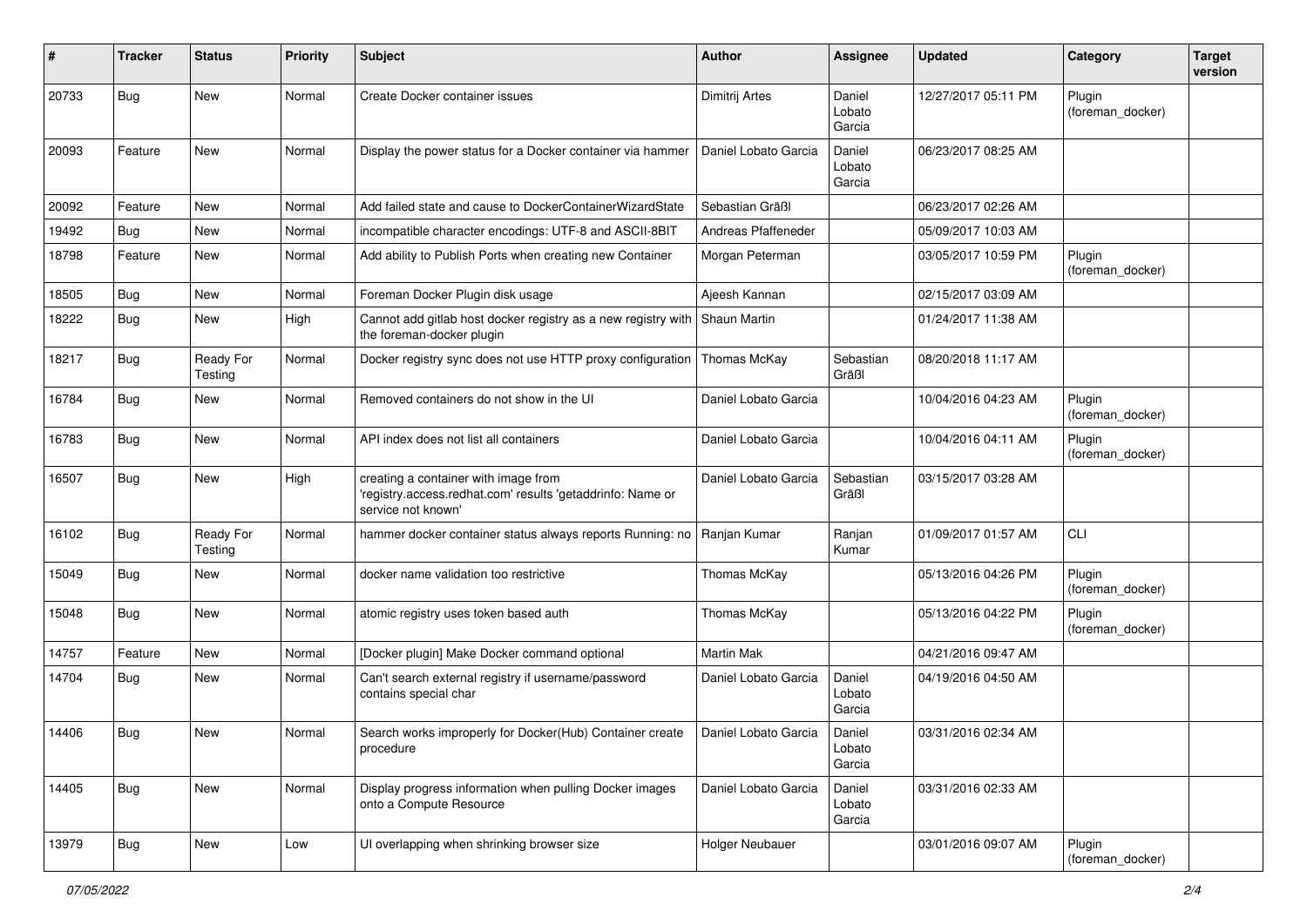| #     | <b>Tracker</b> | <b>Status</b>        | <b>Priority</b> | Subject                                                                                                        | Author             | Assignee                   | <b>Updated</b>      | Category                   | <b>Target</b><br>version |
|-------|----------------|----------------------|-----------------|----------------------------------------------------------------------------------------------------------------|--------------------|----------------------------|---------------------|----------------------------|--------------------------|
| 12872 | Bug            | <b>New</b>           | Normal          | Misleading UI error while creating a new container, though<br>docker type compute-resource already added there | Sachin Ghai        |                            | 12/21/2015 08:54 AM |                            |                          |
| 12781 | Bug            | New                  | Normal          | when there is an error creating container, processing it tries<br>to access 'full messages'                    | Thomas McKay       |                            | 12/11/2015 09:32 AM | Plugin<br>(foreman_docker) |                          |
| 12779 | Bug            | <b>New</b>           | Normal          | Docker plugin installation                                                                                     | Hendrik Süßenbach  |                            | 12/11/2015 04:22 AM |                            |                          |
| 12608 | Bug            | <b>New</b>           | Normal          | undefined method `cpu_shares'                                                                                  | Andy Gomez         |                            | 11/25/2015 11:23 PM |                            |                          |
| 12600 | Bug            | Ready For<br>Testing | Normal          | Name clash with foreman_deployments in production env                                                          | Ondřej Pražák      | Ondřej<br>Pražák           | 11/25/2015 03:42 AM |                            |                          |
| 12116 | <b>Bug</b>     | <b>New</b>           | Normal          | hammer compute-resource create -h` do not mention<br>Docker                                                    | Bryan Kearney      |                            | 07/10/2018 02:34 PM | Plugin<br>(foreman docker) |                          |
| 11982 | Bug            | <b>New</b>           | High            | Docker pull unable to find image                                                                               | <b>Greg Swift</b>  |                            | 10/01/2015 05:12 PM |                            |                          |
| 11794 | <b>Bug</b>     | <b>New</b>           | Normal          | foreman-docker doesnt inherit Command/Entrypoint from<br>Dockerhub/Dockerfile                                  | Rolf Larsen        |                            | 09/14/2015 06:59 AM |                            |                          |
| 11073 | Bug            | New                  | Normal          | Creating docker repo UI does not require all necessary<br>fields                                               | Bryan Kearney      |                            | 07/09/2015 01:26 PM |                            |                          |
| 10197 | <b>Bug</b>     | <b>New</b>           | Normal          | Changing tabs on New container wizard deselects external<br>hub already selected                               | Bryan Kearney      | Daniel<br>Lobato<br>Garcia | 04/17/2015 04:23 PM |                            |                          |
| 10189 | <b>Bug</b>     | <b>New</b>           | Normal          | Is not able to create a container using a custom docker<br>image                                               | Bryan Kearney      |                            | 04/17/2015 04:02 PM |                            |                          |
| 10067 | Feature        | New                  | Low             | As a user I want to be able to link docker containers to their<br>atomic host in the UI                        | David Davis        | David Davis                | 04/08/2015 05:52 AM |                            |                          |
| 9756  | <b>Bug</b>     | <b>New</b>           | Normal          | Unable to provision container via private registry / no<br>username, password                                  | Jay Christopherson |                            | 03/16/2015 01:00 PM |                            |                          |
| 9748  | <b>Bug</b>     | Ready For<br>Testing | Normal          | hammerdocker gemspec licence errors                                                                            | Dominic Cleal      | Martin<br>Bacovsky         | 03/17/2015 09:17 AM | CLI                        |                          |
| 9682  | Feature        | <b>New</b>           | Normal          | Add supoprt for i18n                                                                                           | Martin Bacovsky    | Martin<br>Bacovsky         | 03/09/2015 10:13 AM | CLI                        |                          |
| 9677  | Feature        | <b>New</b>           | High            | Add BATS testing for foreman-docker                                                                            | David Davis        |                            | 08/12/2015 12:58 PM |                            |                          |
| 9644  | Feature        | New                  | Normal          | Allow users to use Gemfile.local in<br>hammer_cli_foreman_docker                                               | David Davis        | David Davis                | 03/04/2015 03:55 PM |                            |                          |
| 9463  | <b>Bug</b>     | New                  | Normal          | Docker port suggestion should be 2376 or 2375                                                                  | Dominic Cleal      |                            | 02/19/2015 09:11 AM |                            |                          |
| 9365  | <b>Bug</b>     | New                  | Normal          | Compute resources with bad connections should be<br>selectable in New Containers page                          | Partha Aji         | Partha Aji                 | 02/12/2015 05:21 PM |                            |                          |
| 9331  | <b>Bug</b>     | New                  | Normal          | Add more info on the container create pages                                                                    | David Davis        |                            | 02/13/2015 08:29 AM |                            |                          |
| 9279  | <b>Bug</b>     | New                  | Normal          | docker compute resource should not be selected from the<br>new host form                                       | Ohad Levy          |                            | 02/13/2015 04:39 AM |                            |                          |
| 9184  | <b>Bug</b>     | New                  | Normal          | Error creating new compute resource using Docker plugin                                                        | Shaun Martin       |                            | 07/10/2016 05:34 PM |                            |                          |